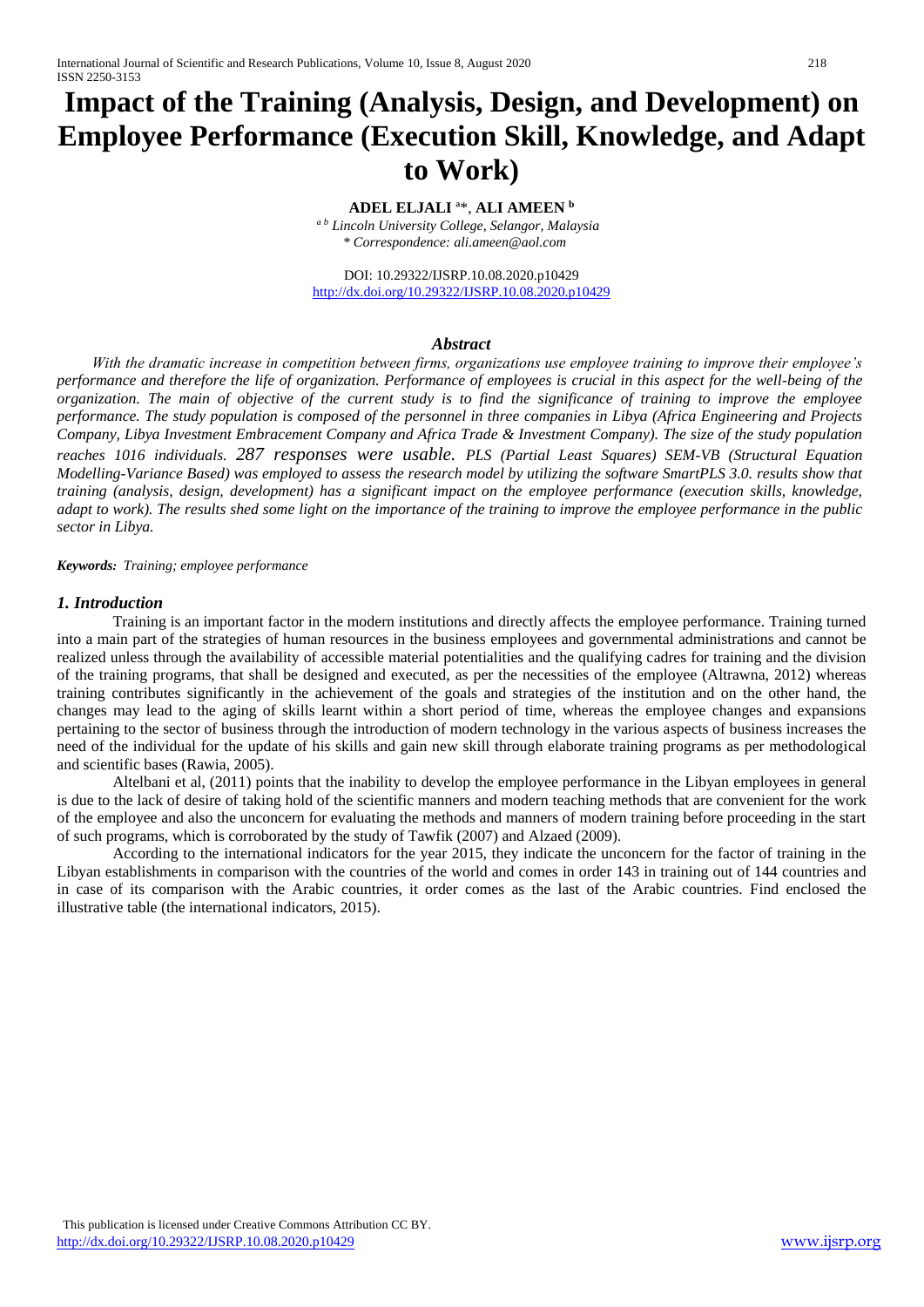

Figure 1.1: the international indicators of training

Therefore, the study shall discuss the problem represented in the weakness of functional performance and inability to develop the skills of the personnel and their knowledge in the field of business because of the improper application of the appropriate training for the establishment and lack of exercising training as per the modern methods together with the negligence in evaluating the results of training programs by the management of the establishment. The main objective of the current study is to examine the impact of training on the employee performance in public companies for construction, building and roads in Libya.

# *2. Literature Review*

## *2.1 Employee Performance (EP)*

Employee performance factor is one of the most significant parameters in the research related to management and perhaps the most significant guide to the overall performance of the employee (Gavrea, Ilies, & Stegerean, 2011). The performance of the employee is a benchmark or an indicator for efficiency, effectiveness, and environmental obligation like productivity, time of cycle, reduction of waste, and compliance of rules (Muchira, 2013). The large amount of definitions serve to view the performance of the employees as a tool for achieving objectives (Abu-Jarad, Yusof, & Nikbin, 2010; Shahzad, Luqman, Rashid Khan, & Shabbir, 2012) In short, the performance of the employee is the most significant factor in evaluation of employees, their activities, and the environments in which they work. This significance is represented by the continual use of performance of the employee as a dependent parameter in earlier research (Richard et al., 2009). The efficient performance and success of the employee is usually ascribed to exceptional strategy and excellent resources. On the basis of the theory of contingency, there is no best way or method to run employees (Gavrea et al., 2011).

## *2.2 Training (TR)*

Training is meant by setting individuals targeted by training on the correct way (Helal, 2000:28). Training is considered to be one of the important notions (or concepts) in the world of business, particularly in the industrial and productive field, whereas this notion reflects the need for continuous development of experiences and skills of the personnel through developed and successful training programs (Greshi, 2005). Nagm and Talal (2011) define training as being a continuous operation for the promotion of the fields of cultivation of knowledge for the personnel and increase the proportion of gained information and improve their abilities, behaviors and the theoretical, practical and psychological inclinations. Training directly contributes in improving performance and makes gain the organized experience and create the appropriate opportunities in the conduct by expanding the knowledge of the personnel and refine their skills over learning and using the modern means in a job (Elham, 2011). Training is an important factor in arousing vigilance in the individuals and direct attention to the much important issues in the employee (Altelbani, 2011). The attention paid to the training increased in view of the link of this task to the standard of performance by the individual of the position occupied by him and the productive efficiency (Algogha, 2007) (Hael, 2009) (Altelbani, 2011) (Suhaila, 2003). Consequently, the following hypothesis is proposed:

*H1: Training has a positive effect on execution skill.*

*H2: Training has a positive effect on knowledge.*

*H3: Training has a positive effect on adapt to work.*

## *3. Research Method*

## *3.1 Overview of the Proposed* **Conceptual Framework**

Among the international models used in measuring training programs is ADDIE model as indicated in figure 1. it represents the framework that clarifies the general operations undertaken by the designers and developers of the training programs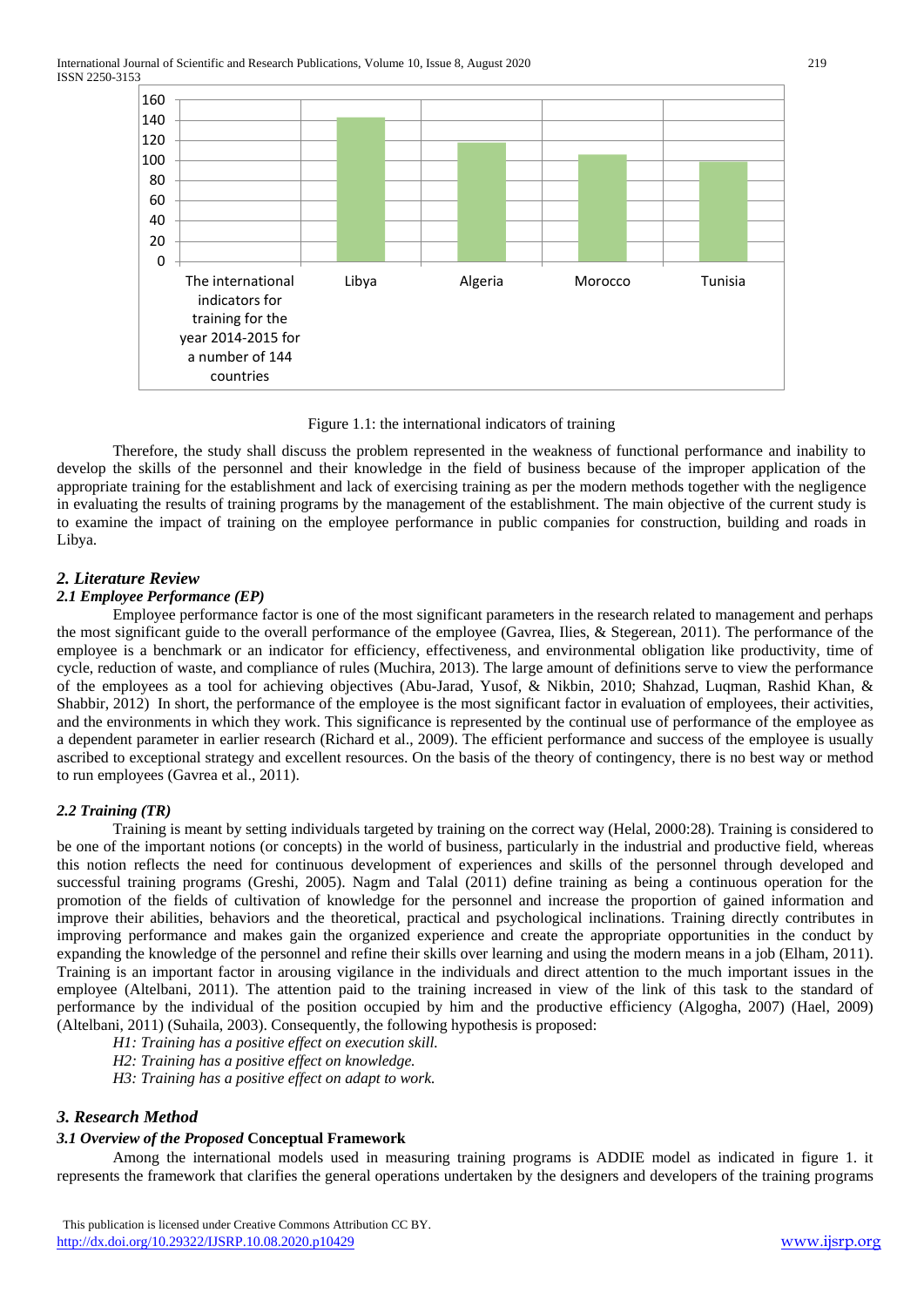(Morrison, 2010). This model may have been developed by a group of researchers in Florida University (Branson et al, 1975). The conceptual framework is depicting the relations suggested by this study based on the literature review.



*Figure 2*: The proposed conceptual framework

### *3.2. Development of Instrument and Data collection*

The study population is composed of the personnel in three companies in Libya (Africa Engineering and Projects Company, Libya Investment Embracement Company and Africa Trade & Investment Company). The size of the study population reaches 1016 individuals. 287 responses were usable. This study has adopted questionnaires to collect data. It was divided into two sections, the first measuring six core constructs using a five-point Likert scale ranging from 1 (strongly disagree) to 5 (strongly agree) (please refer to Appendix A for the instruments), while the second covered the demographic profile of respondents, measured using a nominal or ordinal scale. PLS (Partial Least Squares) SEM-VB (Structural Equation Modelling-Variance Based) was employed to assess the research model by utilizing the software SmartPLS 3.0.

### *4. Data Analysis and Results*

PLS (Partial Least Squares) SEM-VB (Structural Equation Modelling-Variance Based) was employed to assess the research model by utilizing the software SmartPLS 3.0 (Ringle, Wende, & Becker, 2015).

### *4.1 Measurement Model Assessment*

The individual Cronbach's alpha, the composite reliability (CR), The average variance extracted (AVE), and the factor loadings exceeded the suggested value (Kline, 2010; Hair, Black, Babin, & Anderson, 2010) as illustrated in Table 1.

| Constructs             | Item            | Loading<br>(> 0.7) | $\mathbf{M}$ | ${\rm SD}$ | $\alpha$<br>(> 0.7) | CR<br>(> 0.7) | $\operatorname{AVE}$<br>(> 0.5) |
|------------------------|-----------------|--------------------|--------------|------------|---------------------|---------------|---------------------------------|
| Analysis               | AN1             | 0.898              | 3.94         | 1.01       | 0.929               | 0.947         | 0.781                           |
|                        | $\mathbf{AN2}$  | 0.921              |              |            |                     |               |                                 |
|                        | AN3             | 0.892              |              |            |                     |               |                                 |
| (AN)                   | AN4             | 0.806              |              |            |                     |               |                                 |
|                        | AN5             | 0.897              |              |            |                     |               |                                 |
|                        | DN1             | 0.917              |              |            |                     |               |                                 |
| Design                 | DN <sub>2</sub> | 0.891              |              |            |                     |               |                                 |
| (DN)                   | DN3             | 0.776              | 3.90         | 0.99       | 0.871               | 0.912         | 0.722                           |
|                        | DN4             | Deleted            |              |            |                     |               |                                 |
|                        | DN <sub>5</sub> | 0.807              |              |            |                     |               |                                 |
|                        | DT1             | 0.843              |              |            |                     |               |                                 |
|                        | DT2             | 0.892              |              |            |                     |               |                                 |
| Development (DT)       | DT3             | 0.898              | 4.05         | 0.96       | 0.934               | 0.950         | 0.791                           |
|                        | DT4             | 0.911              |              |            |                     |               |                                 |
|                        | DT5             | 0.901              |              |            |                     |               |                                 |
|                        | ES1             | 0.904              |              |            |                     |               |                                 |
| <b>Execution Skill</b> | ES <sub>2</sub> | 0.882              |              |            |                     |               |                                 |
| (ES)                   | ES3             | 0.814              | 3.62         | 1.13       | 0.916               | 0.937         | 0.749                           |
|                        | ES4             | 0.830              |              |            |                     |               |                                 |
|                        | ES5             | 0.891              |              |            |                     |               |                                 |
| Knowledge (KN)         | KN1             | 0.871              |              |            |                     |               |                                 |
|                        | KN <sub>2</sub> | 0.878              |              |            |                     |               |                                 |
|                        | KN3             | 0.852              | 3.62         | 1.15       | 0.912               | 0.934         | 0.740                           |
|                        | KN4             | 0.839              |              |            |                     |               |                                 |
|                        | KN <sub>5</sub> | 0.860              |              |            |                     |               |                                 |
| Adapt to Work<br>(AW)  | AW1             | Deleted            |              |            |                     |               |                                 |
|                        | $\mathbf{AW2}$  | 0.892              |              |            |                     |               |                                 |
|                        | AW3             | 0.931              | 3.05         | 1.21       | 0.944               | 0.959         | 0.855                           |
|                        | AW4             | 0.939              |              |            |                     |               |                                 |
|                        | AW5             | 0.936              |              |            |                     |               |                                 |

#### Table 1: *Measurement model assessmen*

 This publication is licensed under Creative Commons Attribution CC BY. Note: M=Mean; SD=Standard Deviation, α= Cronbach's alpha; CR = Composite Reliability, AVE **=** Average Variance Extracted.

<http://dx.doi.org/10.29322/IJSRP.10.08.2020.p10429> [www.ijsrp.org](http://ijsrp.org/)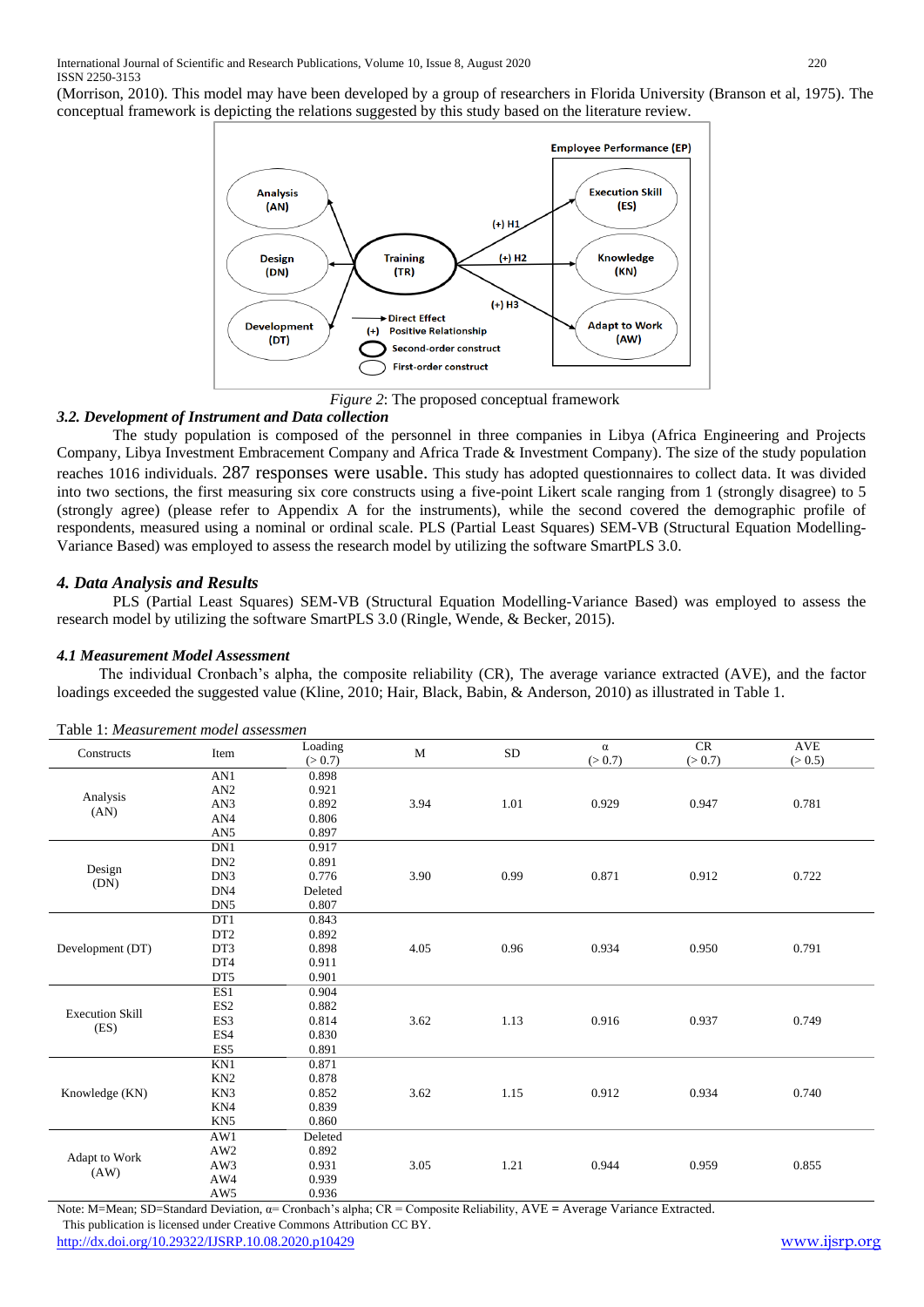Fornell-Larcker was used to test the discriminant validity, table 2 shows that all constructs of model fulfilled satisfactorily, it was discovered that the AVEs' square root on the diagonals is bigger than the correlations among constructs (Fornell & Larcker, 1981; Chin, 1998; Hair et al., 2017).

|           | Table 2. Formell-Larcker cruerion |       |       |       |       |       |
|-----------|-----------------------------------|-------|-------|-------|-------|-------|
|           | AN                                | AW    | DN    | DT    | ES    | KN    |
| AN        | 0.884                             |       |       |       |       |       |
| AW        | 0.129                             | 0.925 |       |       |       |       |
| <b>DN</b> | 0.682                             | 0.146 | 0.850 |       |       |       |
| DT        | 0.668                             | 0.151 | 0.738 | 0.889 |       |       |
| ES        | 0.476                             | 0.271 | 0.656 | 0.491 | 0.865 |       |
| ΚN        | 0.454                             | 0.275 | 0.689 | 0.462 | 0.754 | 0.860 |

Table 2: *Fornell-Larcker criterion*

Note: Diagonals represent the square root of the average variance extracted while the other entries represent the correlations.

**Key**: AN: Analysis, DN: Design, DT: Development, ES: Execution Skill, KN: Knowledge, AW: Adapt to Work

#### *4.2 Structural Model Assessment*

 The structural model can be tested by computing beta (β), *R*², and the corresponding *t-*values via a bootstrapping procedure with a resample of 5,000 (Hair, Hult, Ringle, & Sarstedt, 2017).



**Key**: TR: Training, AN: Analysis, DN: Design, DT: Development, EP: Employee Performance, ES: Execution Skill, KN: Knowledge, AW: Adapt to Work *Figure 2*: PLS algorithm results

Figure 2 and Table 3 showing the results of the hypothesis tests. Training positively influences employee execution skill, knowledge, and adapt to work. Hence, H1, H2, and H3 are accepted with  $(\beta = 0.601, t = 12.309, p < 0.001)$ ,  $(\beta = 0.593, t = 12.969, p < 0.001)$ , and  $(\beta = 0.161, t = 2.690, p < 0.001)$  respectively.

Training explains thirty-six percent of the variance in execution skill, thirty-five percent of the variance in knowledge, and three percent of the variance in adapt to work. The values of *R*² have an acceptable level of explanatory power, indicating a substantial model (Cohen, 1988; Chin, 1998).

| <b>Hypothesis</b> | Relationship        | Std Beta | <b>Std Error</b> | t-value | p-value | Decision  | R <sup>2</sup> |
|-------------------|---------------------|----------|------------------|---------|---------|-----------|----------------|
| H1                | $TR \rightarrow ES$ | 0.601    | 0.049            | 12.309  | 0.000   | Supported | 0.36           |
| H2                | $TR \rightarrow KN$ | 0.593    | 0.046            | 12.969  | 0.000   | Supported | 0.35           |
| H <sub>3</sub>    | $TR \rightarrow AW$ | 0.161    | 0.060            | 2.690   | 0.007   | Supported | 0.03           |
|                   |                     |          |                  |         |         |           |                |

Key: TR: Training, ES: Execution Skill, KN: Knowledge, AW: Adapt to Work

#### *5. Discussion*

The main objective of this research was to assess the impact of training (analysis, Design, development) on employee's performance (Execution Skill, Knowledge, and Adapt to Work) for the case of public companies for construction, building and roads in Libya.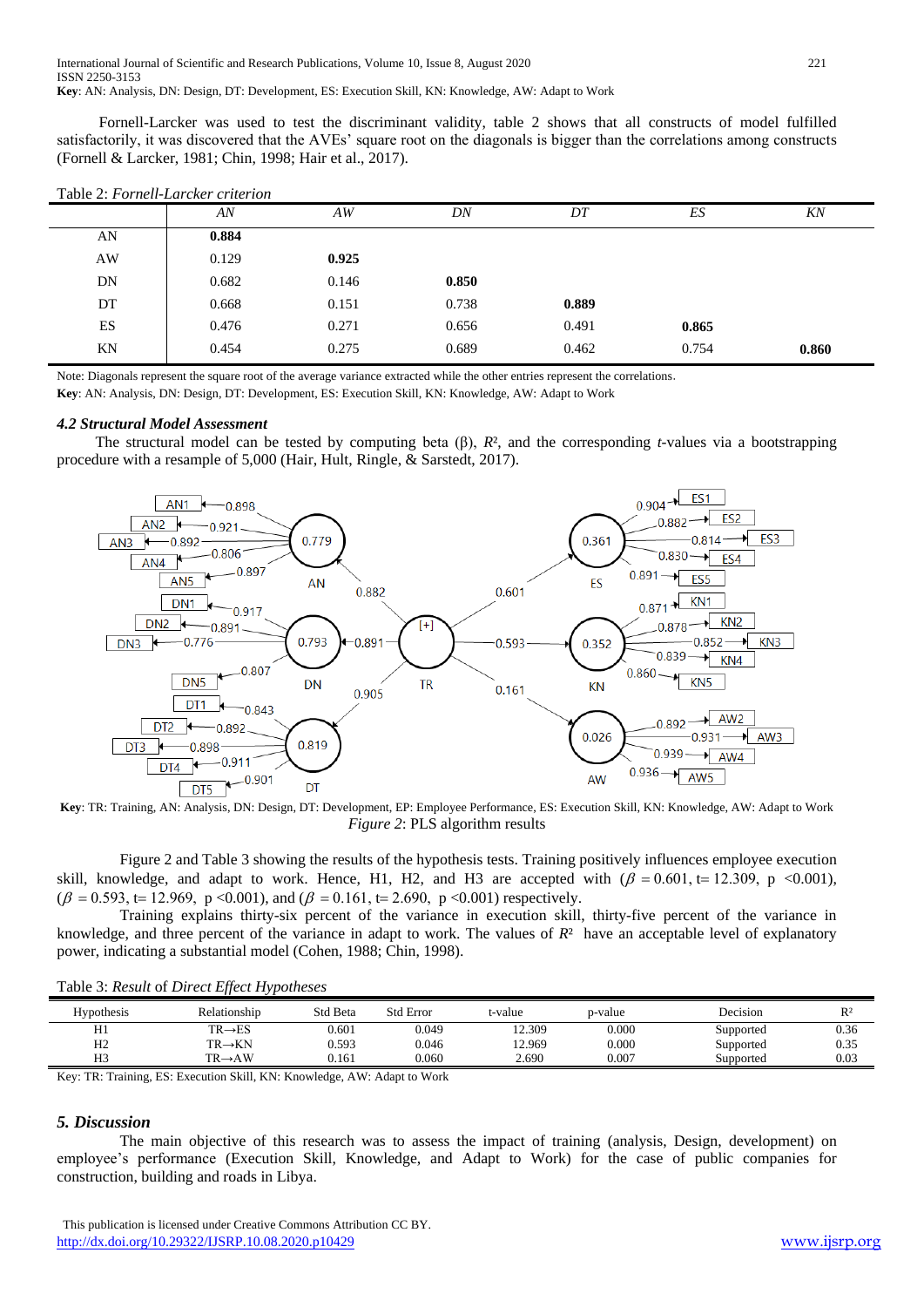The study found that training has a significant effect on employee performance (execution skills) with  $(\beta = 0.601, t = 12.309, p < 0.001)$ . This means that, When The organization that, analyze the performance records of the staff before and after the training process to evaluate the training program, compares the level of production before and after the training process to evaluate the training program at the level of organizational results, analyzes the performance levels of the business unit to evaluate the training program at the organizational results level. The more employees are able to work under pressure with high quality, employees can plan and organize my work independently, and the foundation evaluates my work according to the tasks performed.

Likewise, imitability was found to positively affect employee performance (knowledge) with  $(\beta = 0.161, t = 2.690, p < 0.001)$ . This is explained by the fact that, the more Designing training programs are suitable for the work, After completing the training, employee finds that the way the training program was implemented, improved my work skills, The training program is designed to increase the working knowledge of workers, The Foundation brings experts in training to design the training program in the best way, employee found the training methods easy and uncomplicated. The more employee is able to take the initiative at work, employee always accept and learn from my co-workers, employee cooperate with others to do these tasks, employee communicate effectively within the organization (for example, expressing ideas and intentions appropriately), employee has a good working background

Further, organizational aspects were found to positively affect employee performance (adapt to work)  $((\beta = 0.161, t = 2.690, p < 0.001))$ . This is explained by the fact that the more employees see that you need training to do your job better, The Foundation studies the training needs of the employee based on the results of the performance evaluation, employee see that your competence qualifies you to perform higher tasks, Employee see that your job is done easily after the training is over, employee think that the training program you participated in helps you to develop your skills significantly. The more the employee have the flexibility to deal with stress, difficult situations, the employee can offer innovative solutions to new and challenging problems, the employee have the ability to remember everything needed to get the job done completely, The employees in my organization need to constantly update their business skills, the employees are able to deal with unstable and unexpected business situations.

## *6. Implications*

In the modern and complex business environment, employee training and development is one of the reliable sources of competitive advantage to compete with the changing and competitive business world. Training and development are beneficial to employees in particular and the organisation in general. This research work will help organization to understand the importance of training and development. It will also help organization to understand which factors are important to keep in mind during the training and how a good training can be delivered to their employees. It will help them to understand that it is very necessary for them to give training to their employees so that they could perform the assign task in a better way. Above all, it becomes imperative to state that without training, there will be no development. Therefore, for every organization to survive, training must be seen by management as "a means to an end".

Based on the finding of the study the following suggestions are recommended: The employee training and development activity shall be based on a systematically identified knowledge and skill deficit so as it maximizes the effort of both the employee and the organization. second Ensuring adequate budget for training and development activities, utilizing the allocated resources in an efficient manner shall be maintained for organizational success. finally, involving employees in training evaluation activities and taking inputs for future similar activities and document best practices to scale up in similar settings. The impact of training on quality of services and client satisfaction shall be studied

## *7. Conclusion*

Training is important for the survival of any organization. It is also imperative for the effective performance of employees, enhancement of employees' ability to adapt to the changing and challenging business environment and technology for better performance, increase employees' knowledge to develop creative and problem solving skills. Meanwhile, all the relationships proposed among the variables in the research model were tested and it was found that relationship exists amongst the variables having subjected the collected data to empirical analysis with the use of descriptive statistics. However, the results of the findings indicated that training and development affect employees' performance and organizational effectiveness, which implies that effort must be made to ensure that employees' skills and knowledge are fully underutilized through adequate and timely training design and implementation. The overall result showed that proposed hypotheses tested were accepted. It is therefore recommended that individuals should be more proactive and seek to be more creative and innovative to contribute their quota through their profession and skill. Employers of labor and decision-makers should endeavor to create enabling training environments and favorable training policies that will give every worker the opportunity to attend training. Management should also take into consideration the training need of each worker and act as appropriate.

#### *References*

Abu-Jarad, I., Yusof, N., & Nikbin, D. (2010). A review paper on organizational culture and organizational performance. In *International Journal of Business and Social Science* (Vol. 1).

Alazawi, Talal Nuseir and Nagm, 2011, "Effect of administrative innovation on the improvement of standard of performance of human resources management in the Jordanian commercial banks", Jordan.